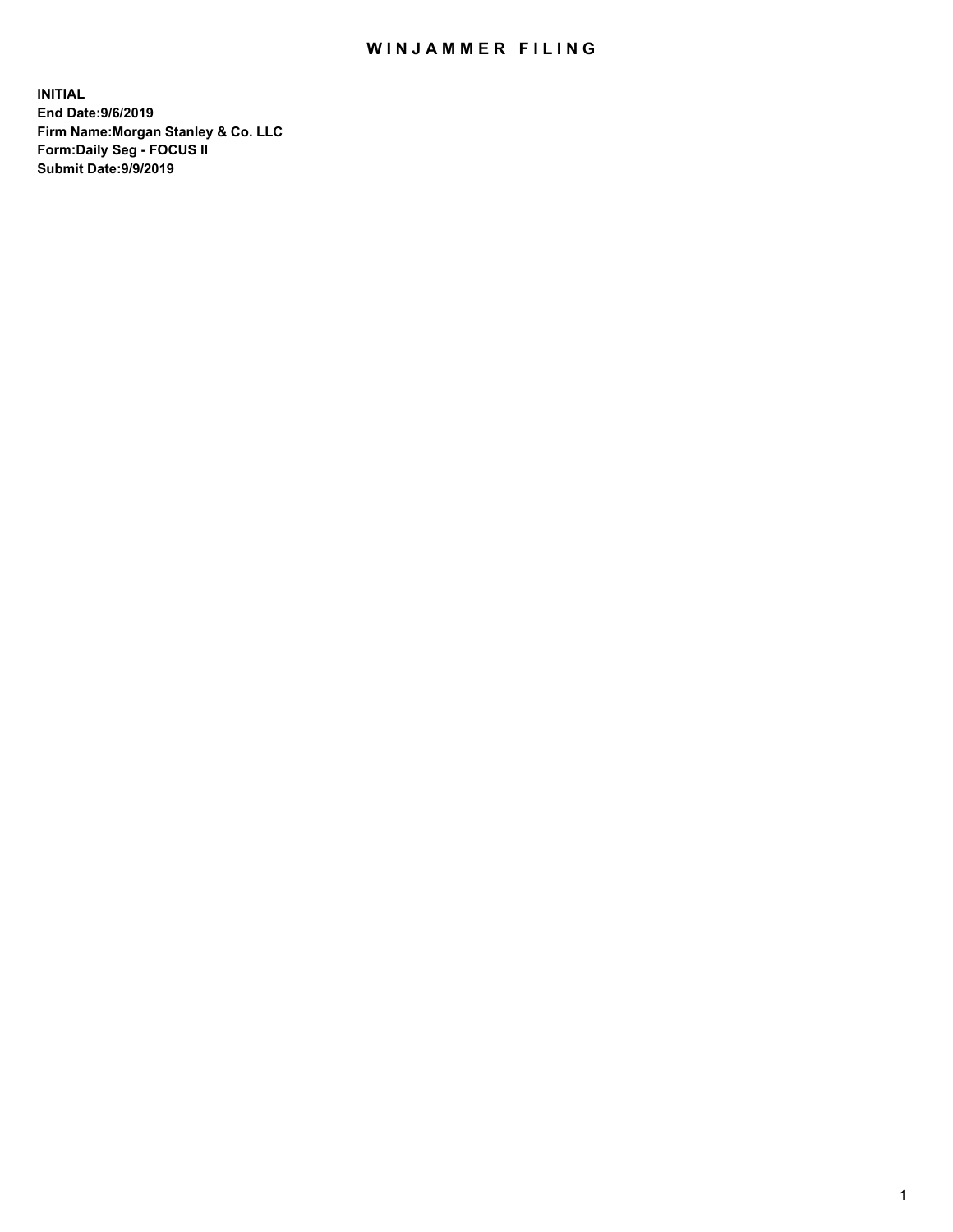**INITIAL End Date:9/6/2019 Firm Name:Morgan Stanley & Co. LLC Form:Daily Seg - FOCUS II Submit Date:9/9/2019 Daily Segregation - Cover Page**

| Name of Company                                                                                                                                                                                                                                                                                                                | Morgan Stanley & Co. LLC                                    |
|--------------------------------------------------------------------------------------------------------------------------------------------------------------------------------------------------------------------------------------------------------------------------------------------------------------------------------|-------------------------------------------------------------|
| <b>Contact Name</b>                                                                                                                                                                                                                                                                                                            | <b>Ikram Shah</b>                                           |
| <b>Contact Phone Number</b>                                                                                                                                                                                                                                                                                                    | 212-276-0963                                                |
| <b>Contact Email Address</b>                                                                                                                                                                                                                                                                                                   | Ikram.shah@morganstanley.com                                |
| FCM's Customer Segregated Funds Residual Interest Target (choose one):<br>a. Minimum dollar amount: ; or<br>b. Minimum percentage of customer segregated funds required:% ; or<br>c. Dollar amount range between: and; or<br>d. Percentage range of customer segregated funds required between:% and%.                         | 235,000,000<br><u>0</u><br>0 <sub>0</sub><br>00             |
| FCM's Customer Secured Amount Funds Residual Interest Target (choose one):<br>a. Minimum dollar amount: ; or<br>b. Minimum percentage of customer secured funds required:% ; or<br>c. Dollar amount range between: and; or<br>d. Percentage range of customer secured funds required between:% and%.                           | 140,000,000<br><u>0</u><br>0 <sub>0</sub><br>0 <sub>0</sub> |
| FCM's Cleared Swaps Customer Collateral Residual Interest Target (choose one):<br>a. Minimum dollar amount: ; or<br>b. Minimum percentage of cleared swaps customer collateral required:% ; or<br>c. Dollar amount range between: and; or<br>d. Percentage range of cleared swaps customer collateral required between:% and%. | 92,000,000<br><u>0</u><br>0 Q<br>0 <sub>0</sub>             |

Attach supporting documents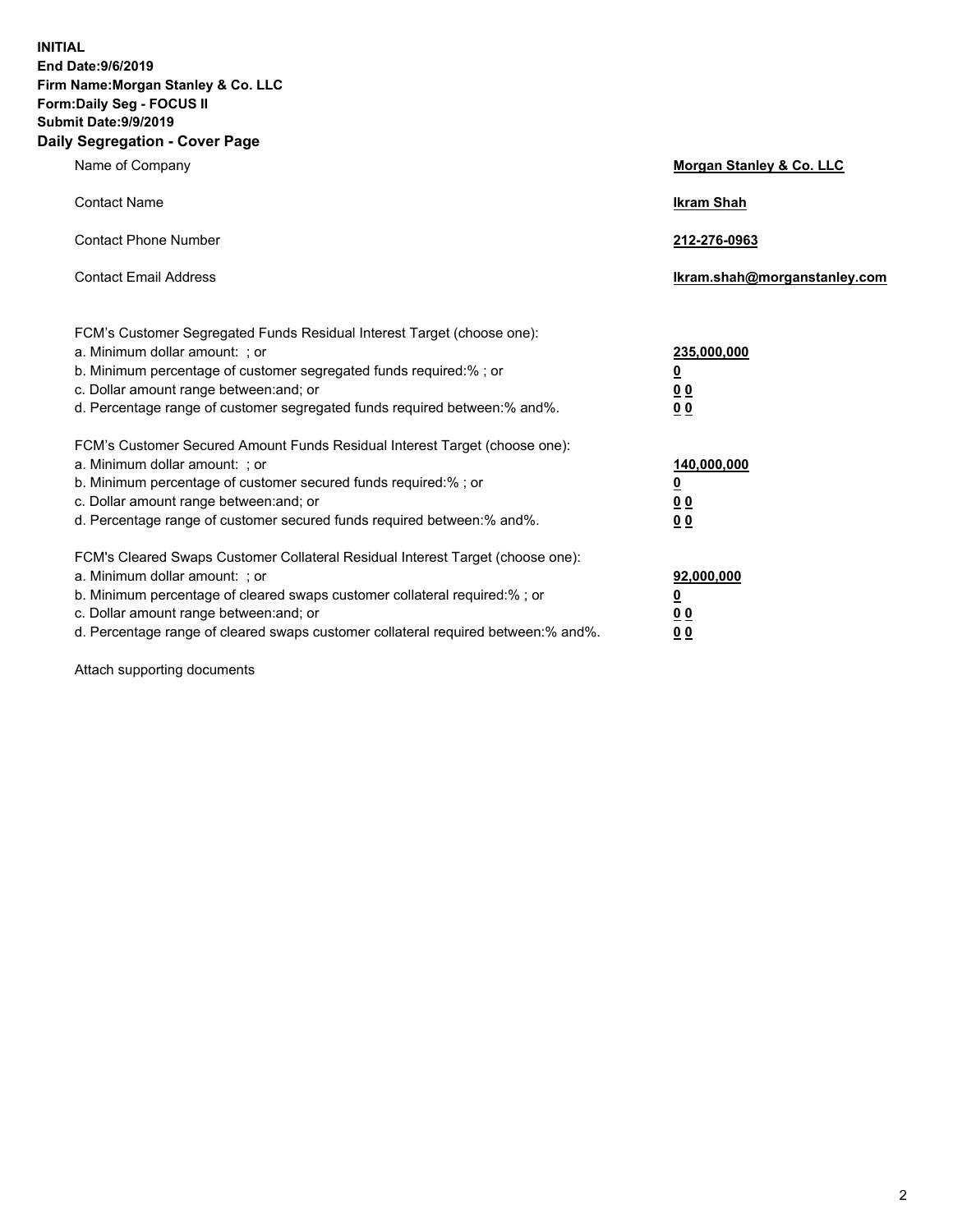## **INITIAL End Date:9/6/2019 Firm Name:Morgan Stanley & Co. LLC Form:Daily Seg - FOCUS II Submit Date:9/9/2019 Daily Segregation - Secured Amounts** Foreign Futures and Foreign Options Secured Amounts Amount required to be set aside pursuant to law, rule or regulation of a foreign government or a rule of a self-regulatory organization authorized thereunder **0** [7305] 1. Net ledger balance - Foreign Futures and Foreign Option Trading - All Customers A. Cash **3,072,194,146** [7315] B. Securities (at market) **2,334,538,531** [7317] 2. Net unrealized profit (loss) in open futures contracts traded on a foreign board of trade **264,941,868** [7325] 3. Exchange traded options a. Market value of open option contracts purchased on a foreign board of trade **29,831,831** [7335] b. Market value of open contracts granted (sold) on a foreign board of trade **-33,407,449** [7337] 4. Net equity (deficit) (add lines 1. 2. and 3.) **5,668,098,927** [7345] 5. Account liquidating to a deficit and account with a debit balances - gross amount **72,461,541** [7351] Less: amount offset by customer owned securities **-71,658,049** [7352] **803,492** [7354] 6. Amount required to be set aside as the secured amount - Net Liquidating Equity Method (add lines 4 and 5) 7. Greater of amount required to be set aside pursuant to foreign jurisdiction (above) or line 6. FUNDS DEPOSITED IN SEPARATE REGULATION 30.7 ACCOUNTS 1. Cash in banks A. Banks located in the United States **671,055,557** [7500] B. Other banks qualified under Regulation 30.7 **538,898,548** [7520] **1,209,954,105** 2. Securities A. In safekeeping with banks located in the United States **399,192,409** [7540] B. In safekeeping with other banks qualified under Regulation 30.7 **0** [7560] **399,192,409** [7570] 3. Equities with registered futures commission merchants A. Cash **8,198,673** [7580] B. Securities **0** [7590] C. Unrealized gain (loss) on open futures contracts **2,558,152** [7600] D. Value of long option contracts **0** [7610] E. Value of short option contracts **0** [7615] **10,756,825** [7620] 4. Amounts held by clearing organizations of foreign boards of trade A. Cash **0** [7640] B. Securities **0** [7650] C. Amount due to (from) clearing organization - daily variation **0** [7660] D. Value of long option contracts **0** [7670] E. Value of short option contracts **0** [7675] **0** [7680] 5. Amounts held by members of foreign boards of trade A. Cash **2,046,461,931** [7700] B. Securities **1,935,346,122** [7710] C. Unrealized gain (loss) on open futures contracts **262,383,715** [7720] D. Value of long option contracts **29,831,831** [7730] E. Value of short option contracts **-33,407,449** [7735] **4,240,616,150** 6. Amounts with other depositories designated by a foreign board of trade **0** [7760] 7. Segregated funds on hand **0** [7765] 8. Total funds in separate section 30.7 accounts **5,860,519,489** [7770] 9. Excess (deficiency) Set Aside for Secured Amount (subtract line 7 Secured Statement

10. Management Target Amount for Excess funds in separate section 30.7 accounts **140,000,000** [7780]

Page 1 from Line 8)

11. Excess (deficiency) funds in separate 30.7 accounts over (under) Management Target **51,617,070** [7785]

**5,668,902,419** [7355] **5,668,902,419** [7360]

[7530]

[7740] **191,617,070** [7380]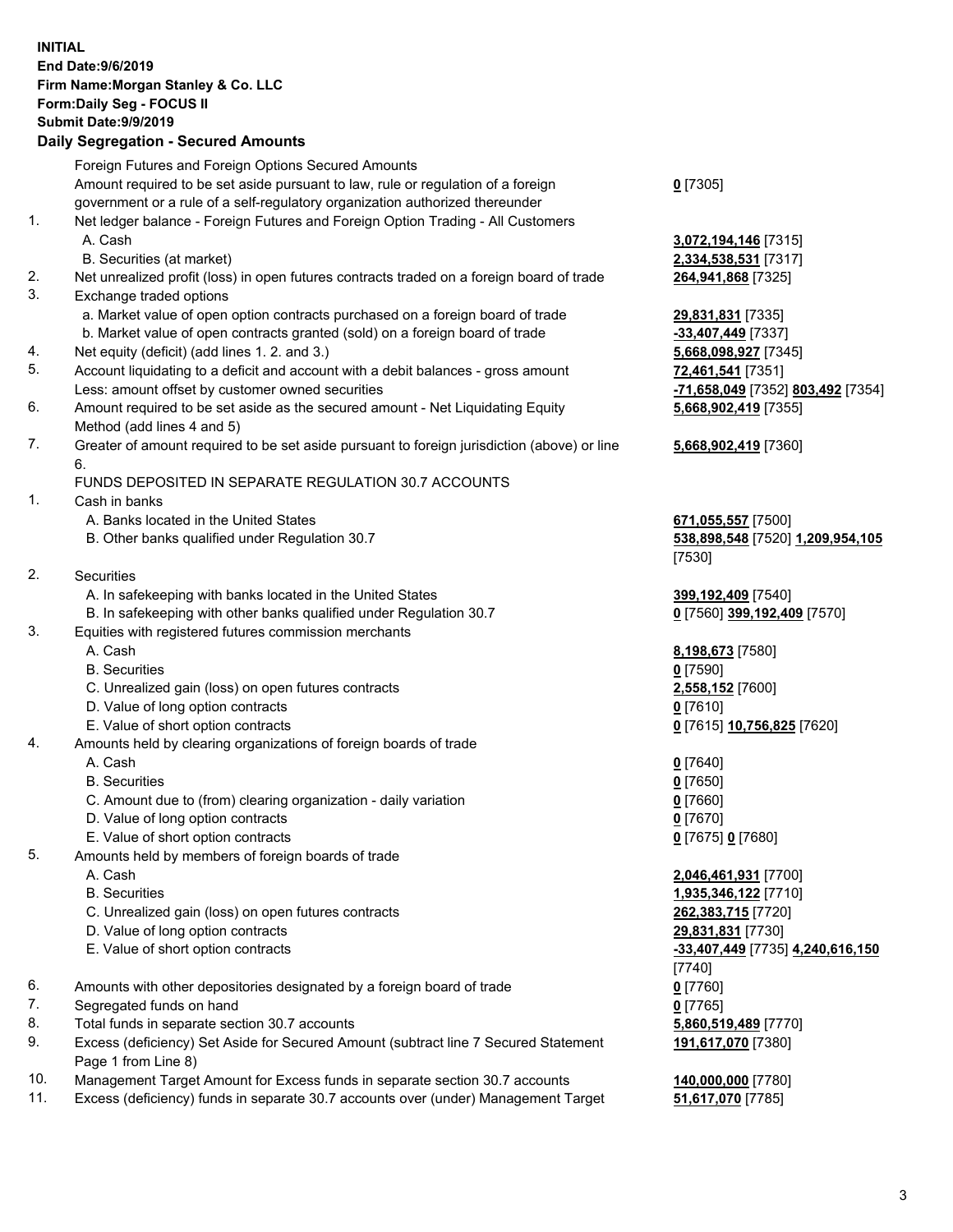|     | <b>INITIAL</b>                                                                            |                                    |
|-----|-------------------------------------------------------------------------------------------|------------------------------------|
|     | End Date: 9/6/2019                                                                        |                                    |
|     | Firm Name: Morgan Stanley & Co. LLC                                                       |                                    |
|     | Form: Daily Seg - FOCUS II                                                                |                                    |
|     | Submit Date: 9/9/2019                                                                     |                                    |
|     | Daily Segregation - Segregation Statement                                                 |                                    |
|     | SEGREGATION REQUIREMENTS(Section 4d(2) of the CEAct)                                      |                                    |
| 1.  | Net ledger balance                                                                        |                                    |
|     | A. Cash                                                                                   | 10,173,520,017 [7010]              |
|     | B. Securities (at market)                                                                 | 6,429,253,748 [7020]               |
| 2.  | Net unrealized profit (loss) in open futures contracts traded on a contract market        | 908,772,179 [7030]                 |
| 3.  | Exchange traded options                                                                   |                                    |
|     | A. Add market value of open option contracts purchased on a contract market               | 937,758,260 [7032]                 |
|     | B. Deduct market value of open option contracts granted (sold) on a contract market       | -758,773,642 [7033]                |
| 4.  | Net equity (deficit) (add lines 1, 2 and 3)                                               | 17,690,530,562 [7040]              |
| 5.  | Accounts liquidating to a deficit and accounts with                                       |                                    |
|     | debit balances - gross amount                                                             | 170,527,532 [7045]                 |
|     | Less: amount offset by customer securities                                                | -170,083,967 [7047] 443,565 [7050] |
| 6.  | Amount required to be segregated (add lines 4 and 5)                                      | 17,690,974,127 [7060]              |
|     | FUNDS IN SEGREGATED ACCOUNTS                                                              |                                    |
| 7.  | Deposited in segregated funds bank accounts                                               |                                    |
|     | A. Cash                                                                                   | 4,744,314,196 [7070]               |
|     | B. Securities representing investments of customers' funds (at market)                    | $0$ [7080]                         |
|     | C. Securities held for particular customers or option customers in lieu of cash (at       | 686,712,214 [7090]                 |
| 8.  | market)<br>Margins on deposit with derivatives clearing organizations of contract markets |                                    |
|     | A. Cash                                                                                   | 6,688,543,008 [7100]               |
|     | B. Securities representing investments of customers' funds (at market)                    | $0$ [7110]                         |
|     | C. Securities held for particular customers or option customers in lieu of cash (at       | 5,742,541,534 [7120]               |
|     | market)                                                                                   |                                    |
| 9.  | Net settlement from (to) derivatives clearing organizations of contract markets           | -76,648,618 [7130]                 |
| 10. | Exchange traded options                                                                   |                                    |
|     | A. Value of open long option contracts                                                    | 937,758,260 [7132]                 |
|     | B. Value of open short option contracts                                                   | -758,773,642 [7133]                |
| 11. | Net equities with other FCMs                                                              |                                    |
|     | A. Net liquidating equity                                                                 | 13,117,166 [7140]                  |
|     | B. Securities representing investments of customers' funds (at market)                    | $0$ [7160]                         |
|     | C. Securities held for particular customers or option customers in lieu of cash (at       | $0$ [7170]                         |
|     | market)                                                                                   |                                    |
| 12. | Segregated funds on hand                                                                  | $0$ [7150]                         |
| 13. | Total amount in segregation (add lines 7 through 12)                                      | 17,977,564,118 [7180]              |
| 14. | Excess (deficiency) funds in segregation (subtract line 6 from line 13)                   | 286,589,991 [7190]                 |
| 15. | Management Target Amount for Excess funds in segregation                                  | 235,000,000 [7194]                 |
| 16. | Excess (deficiency) funds in segregation over (under) Management Target Amount            | 51,589,991 [7198]                  |

16. Excess (deficiency) funds in segregation over (under) Management Target Amount Excess